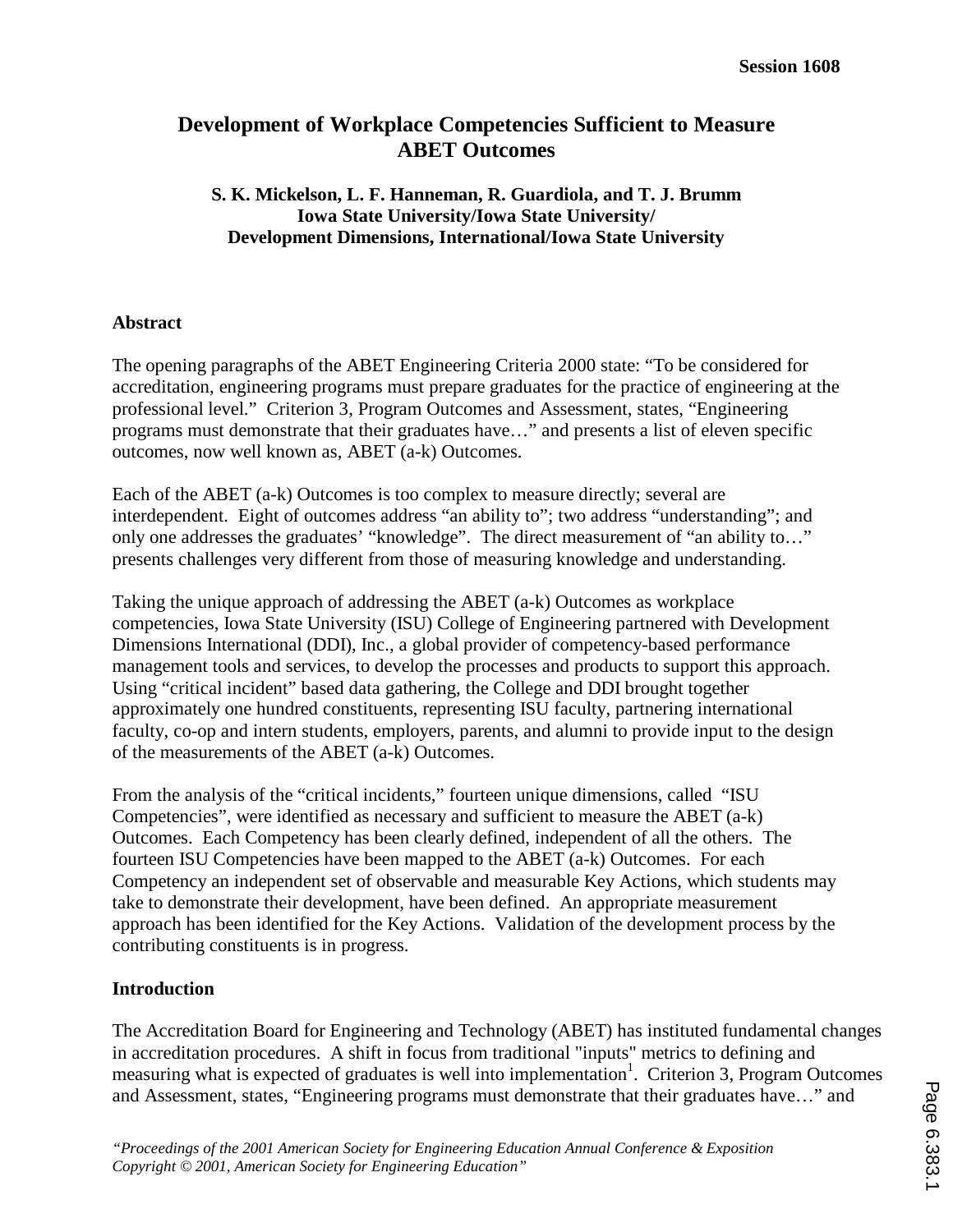presents a list of eleven specific outcomes, and now well known, ABET (a-k) Outcomes (Table 1). This new accreditation process emphasizes the use of continuous quality improvement processes and professional preparation. Perhaps anticipating these challenges, George Peterson, Executive Director Accreditation Board for Engineering and Technology, stated, <sup>2</sup> " ... evaluating their outcomes are sophisticated activities with which most engineering educators have had little or no experience."

| <b>Outcome</b> | <b>Description</b>                                                            |
|----------------|-------------------------------------------------------------------------------|
| $\mathbf{a}$   | an ability to apply knowledge of mathematics, science, and engineering        |
| $\mathbf b$    | an ability to design and conduct experiments, as well as to analyze and       |
|                | interpret data                                                                |
| $\mathbf c$    | an ability to design a system, component, or process to meet desired needs    |
| d              | an ability to function on multi-disciplinary teams                            |
| e              | an ability to identify, formulate, and solve engineering problems             |
| f              | an understanding of professional and ethical responsibility                   |
| g              | an ability to communicate effectively                                         |
| $\mathbf h$    | the broad education necessary to understand the impact of engineering         |
|                | solutions in a global and societal context                                    |
|                | a recognition of the need for, and an ability to engage in life-long learning |
|                | a knowledge of contemporary issues                                            |
| $\bf k$        | an ability to use the techniques, skills, and modern engineering tools        |
|                | necessary for engineering practice.                                           |

**Table 1.** ABET 2000 Criterion 3, Program Outcomes and Assessment: outcomes that all Engineering programs must demonstrate that their graduates have.

### **Paradigm Shifts**

Consider three generally disconnected educational processes of accreditation, experiential education, and career self-management. Paradigm shifts in thinking about these three processes and their interdependence present exciting and unique opportunities for enhancing engineering education.

ABET Accreditation: ABET (a-k) Outcomes represent engineering workplace competencies, not learning outcomes. Knowledge is necessary; but it is not sufficient. One may apply a welldeveloped, globally implemented workplace competency technology that is supported by a twenty-five-year-old industry. Because most employers of engineers have been using this technology for more than a decade to select, hire, develop, promote and support engineering professionals' development, these constituents represent a valuable resource for developing and delivering ABET assessment tools.

Experiential Education: Engineering experiential education programs, such as cooperative education and internship, present the best, and, perhaps, the only true opportunity to directly observe and measure students developing and demonstrating ABET (*a-k)* Outcomes while engaged in *"the practice of engineering at the professional level."* Measurements made by employers of student outcomes present the best opportunity for feedback and curricular change with a cycle time that can address rapidly changing employer needs and expectations.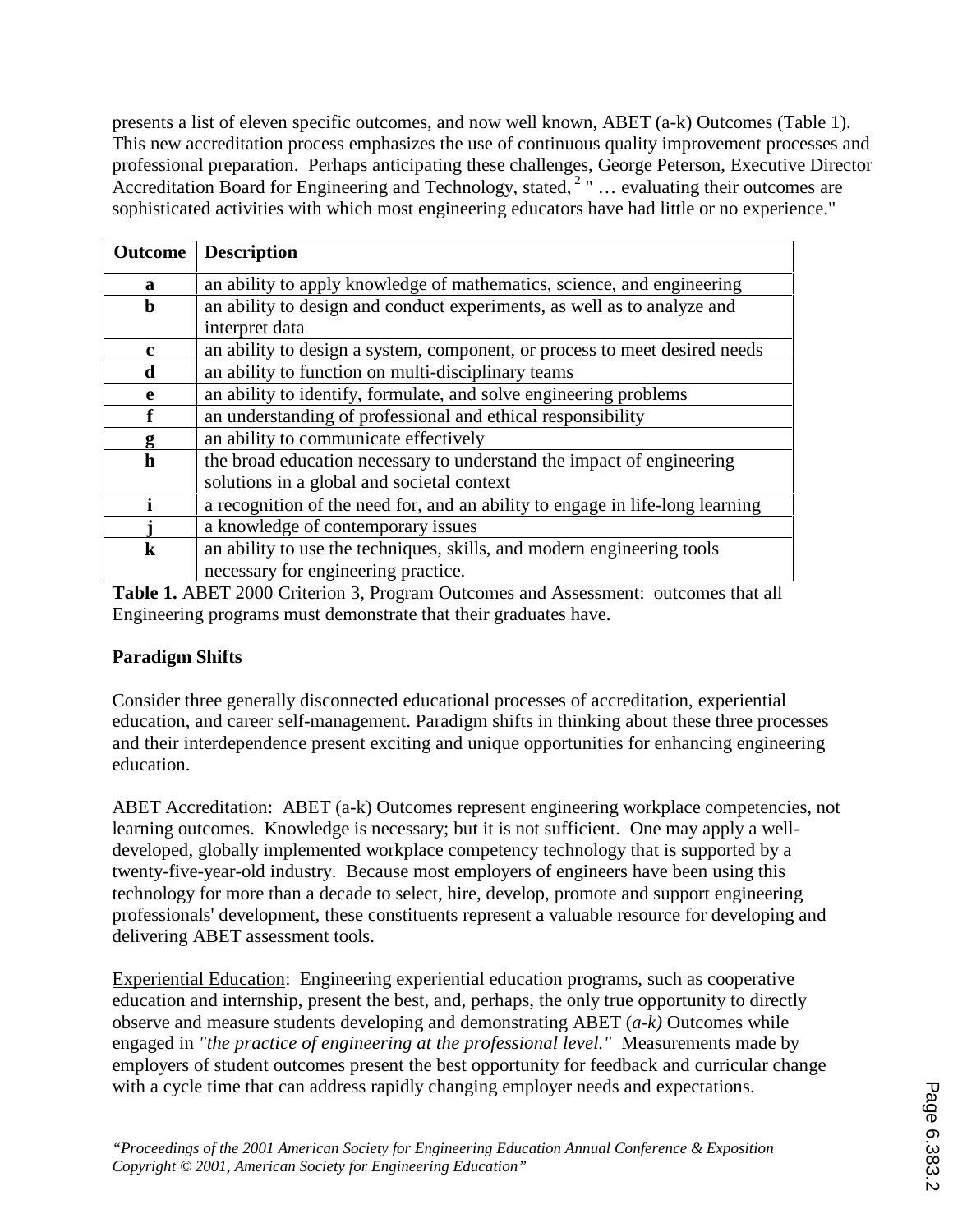Engineering experiential education must be well integrated into the curricular quality management process, assessed and accredited (not delivered) independently.

Career Self-Management: Existing competency-based career self-management tools may be implemented in the higher education setting. Student owned, faculty facilitated processes (such as pre- and post-assessment after significant course or work events) may be used to define, measure, and document demonstrated outcomes. Measurements of the developing outcomes may be used to advise, coach and mentor the students' professional development.

## **Implementation of Paradigm Shifts**

In the Fall of 1999, a constituency of over one hundred ISU faculty, partnering international faculty, co-op and intern students, employers, and alumni were asked to assist the ISU College of Engineering Cooperative Education and Internship Program in developing a next generation of performance assessment tools, ones that would be aligned with the ABET's new Engineering Criteria 2000. Specifically, we set out to create a set of assessment metrics for the co-op and intern workplace that would be sufficient to document our students' development and demonstration of the ABET (a-k) Outcomes. Our hypotheses were that each these Outcomes are too complex to measure directly and that each Outcome represented some collection of workplace competencies necessary for the practice of engineering at the professional level. To support our efforts, the College collaborated with Development Dimensions International, Inc. (DDI)<sup>3</sup>, a global provider of competency-based performance management tools and services.

Constituents participated in DDI-facilitated focus sessions, using a "Critical Incident" data gathering technique<sup>3</sup>. In these sessions, they provided hundreds of examples of successful and unsuccessful demonstrations of the eleven ABET (a-k) Outcomes by engineering students and graduates. DDI professionals analyzed these "Critical Incident" stories and extracted fourteen dimensions or "ISU Competencies" that we believe are necessary and sufficient to demonstrate the ABET (a-k) Outcomes:

| <b>Engineering Knowledge</b> | General Knowledge     |
|------------------------------|-----------------------|
| <b>Quality Orientation</b>   | Initiative            |
| <b>Cultural Adaptability</b> | Analysis & Judgment   |
| Communication                | <b>Teamwork</b>       |
| Professional Impact          | <b>Customer Focus</b> |
|                              |                       |

Continuous Learning **Innovation** Planning Integrity

A definition of each of these ISU Competencies, specific to Iowa State University's and the College of Engineering's vision and missions, has been created. An example, Continuous Learning, is given in Figure 1. Each definition is designed to be clear, concise and independent of all others. Specific to each definition is a set of observable and measurable Key Actions that a student may take that demonstrates their development of that ISU Competency. (The Key Actions for Continuous Learning is given in Figure 2.) These Key Actions will be the basis of our future assessment tools. Also associated with each ISU Competency is a set of Representative Career Activities, which represent the workplace settings, used to describe a "Critical Incident" (Figure 3). Using the Key Actions and Representative Career Activities that were used to describe the Critical Incidents, these fourteen ISU Competencies have been mapped to the ABET (a-k) Outcomes in matrix form (Table 2).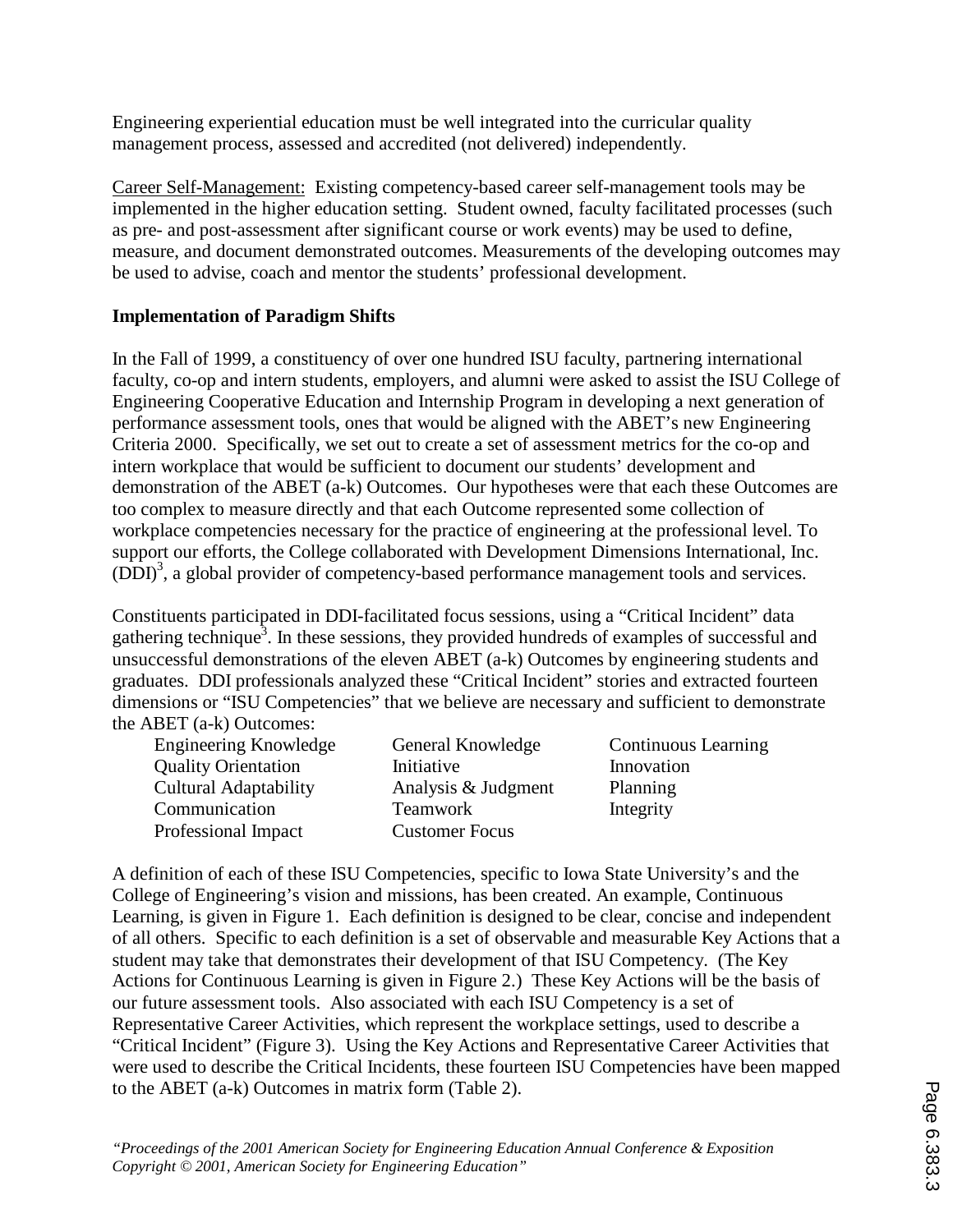# CONTINUOUS LEARNING

*Actively identifying new areas for learning; regularly creating and taking advantage of learning opportunities; using newly gained knowledge and skill on the job, and learning through application.* 

**Figure 1**. Definition for the "Continuous Learning" competency

**Targets learning needs**—Seeks and uses feedback and other sources of information to identify appropriate areas for learning.

**Seeks learning activities**—Identifies and participates in appropriate learning activities (e.g., courses, reading, self-study, coaching, experiential learning) that help fulfill learning needs. **Maximizes learning**—Actively participates in learning activities in a way that makes the most of the learning experience (e.g., takes notes, asks questions, critically analyzes information, keeps on-the-job application in mind, completes required tasks).

**Applies knowledge or skill**—Puts new knowledge, understanding, or skill to practical use on the job; furthers learning through trial and error.

**Takes risks in learning**—Puts oneself in unfamiliar or uncomfortable situation in order to learn; asks questions at the risk of appearing foolish; takes on challenging or unfamiliar assignments.

**Figure 2**. Key Actions for the "Continuous Learning" competency

## *REPRESENTATIVE CAREER ACTIVITIES:*

- Participating in applied projects that require new knowledge.
- Designing and/or performing experiments that require new knowledge.
- Designing products that require engineers to learn new subject areas.
- Questioning ethical professional responsibility when undertaking sensitive tasks.
- Engaging in discussions on professional responsibility.
- Taking courses outside of the "hard sciences" while in the workplace.
- Using feedback from "customers" to learn new material that will improve a product.
- Reading non-assigned books to learn new topics.
- Attending conferences and seminars.
- Learning local, state, and federal laws to understand impact on engineering practices.
- Learning new software programs to design a product or solve a problem.
- Participating in experiential education opportunities.

**Figure 3**. Representative Career Activities for the "Continuous Learning" competency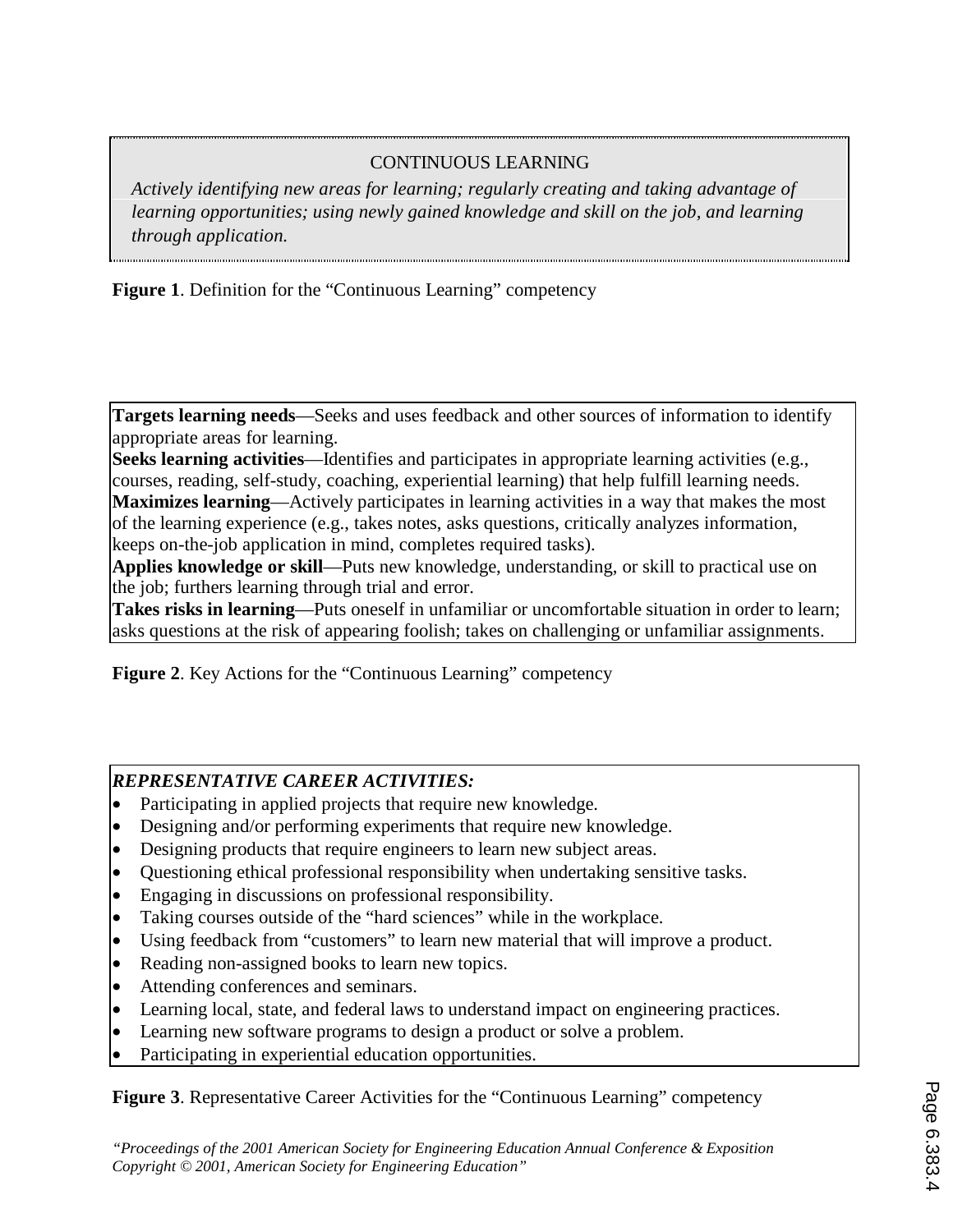|                                                                                                                             | <b>ISU Competency (Dimension)</b> |                          |                            |                            |                  |                  |                                     |                     |          |              |                    |                  |                            |                       |
|-----------------------------------------------------------------------------------------------------------------------------|-----------------------------------|--------------------------|----------------------------|----------------------------|------------------|------------------|-------------------------------------|---------------------|----------|--------------|--------------------|------------------|----------------------------|-----------------------|
| <b>ABET Criterion 3 Outcomes</b>                                                                                            | <b>Engineering Knowledge</b>      | <b>General Knowledge</b> | <b>Continuous Learning</b> | <b>Quality Orientation</b> | Initiative       | Innovation       | $C$ ultural Adaptabilit $\mathbf t$ | Analysis & Judgment | Planning | Communcation | Team-work          | <b>Integrity</b> | <b>Professional Impact</b> | <b>Customer Focus</b> |
| (a) An ability to apply knowledge of<br>mathematics, science, and<br>engineering                                            | X                                 |                          | X                          |                            | X                |                  |                                     | X                   |          |              |                    |                  |                            |                       |
| (b) An ability to design and conduct<br>experiments, as well as to analyze<br>and interpret data                            | X                                 |                          | X                          | X                          | X                | X                |                                     | X                   | X        |              | X                  |                  |                            | X                     |
| (c) An ability to design a system,<br>component, or process to meet<br>desired needs                                        | X                                 |                          | X                          | X                          | X                | X                | X                                   | X                   | X        | X            | X                  |                  |                            | X                     |
| (d) An ability to function on<br>multidisciplinary teams                                                                    |                                   |                          |                            |                            | X                |                  | X                                   | X                   | X        | X            | X                  | X                | X                          | X                     |
| (e) An ability to identify, formulate,<br>and solve engineering problems                                                    | X                                 |                          | X                          | $\boldsymbol{X}$           | $\boldsymbol{X}$ | $\boldsymbol{X}$ |                                     | X                   |          | X            | $\pmb{\mathsf{X}}$ |                  |                            | X                     |
| An understanding of professional<br>(f)<br>and ethical responsibility                                                       |                                   | X                        | X                          | X                          |                  |                  | X                                   | $\pmb{\mathsf{X}}$  |          |              |                    | X                |                            |                       |
| (g) An ability to communicate<br>effectively                                                                                |                                   | X                        |                            |                            | X                |                  |                                     |                     |          | X            |                    |                  | $\boldsymbol{X}$           | X                     |
| (h) The broad education necessary to<br>understand the impact of<br>engineering solutions in a global<br>& societal context | X                                 | X                        | X                          |                            |                  |                  | X                                   | X                   |          |              |                    |                  |                            |                       |
| (i) A recognition of the need for, and<br>ability to engage in, life-long<br>learning                                       |                                   |                          | X                          |                            | X                |                  |                                     |                     |          |              |                    |                  |                            |                       |
| A knowledge of contemporary<br>(i)<br>issues                                                                                |                                   | X                        | X                          |                            |                  |                  | X                                   | X                   |          |              |                    |                  |                            |                       |
| (k) An ability to use the techniques,<br>skills, and modern engineering<br>tools necessary for engineering<br>practice.     | X                                 |                          | X                          | X                          | X                |                  | X                                   | X                   |          |              |                    |                  |                            |                       |

**Table 2**. ABET Criterion3 Outcomes vs. ISU Competency Matrix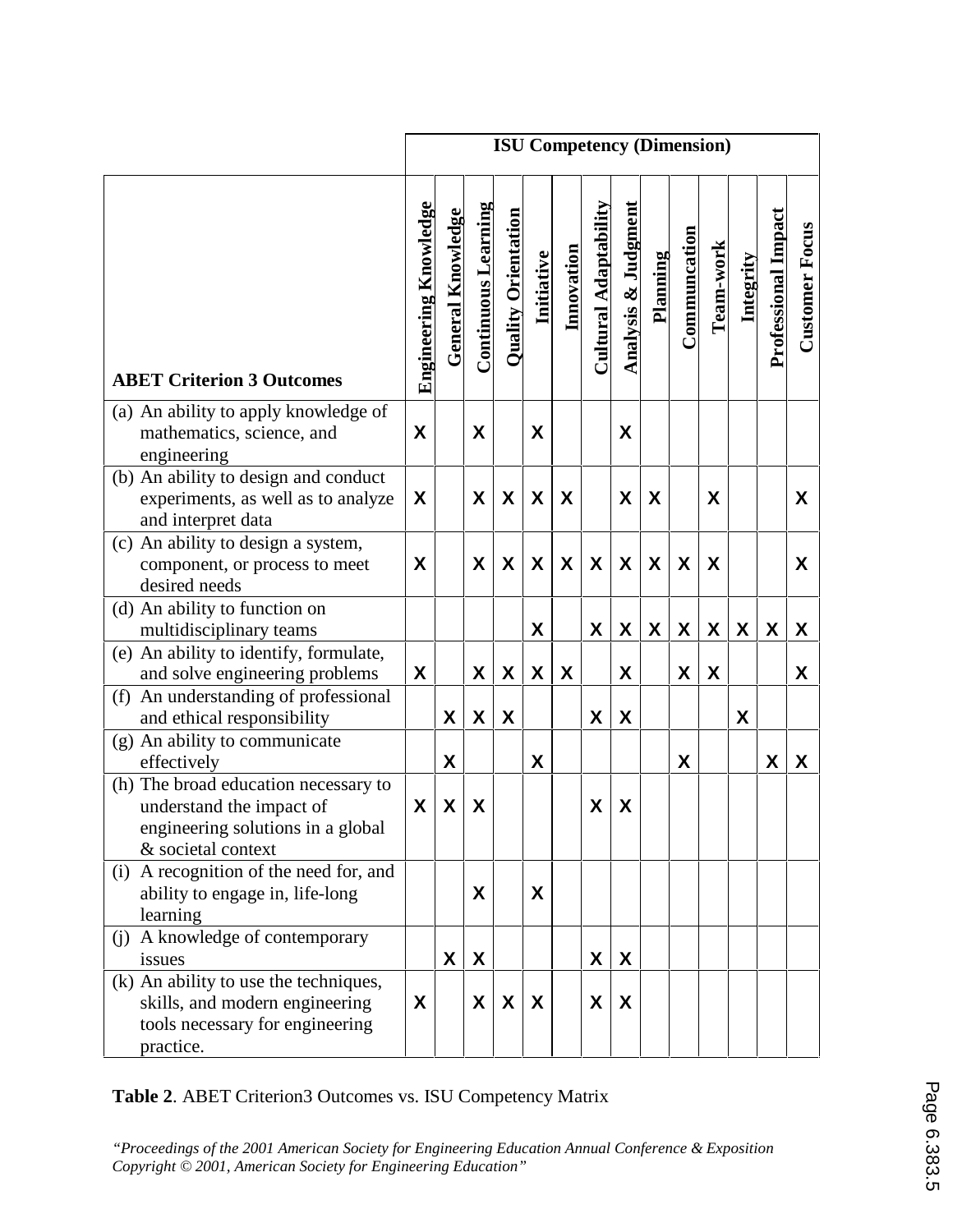There are some interesting observations to be made and correlations to be discovered in this matrix. For example, Initiative is linked to each Outcome that asks us to measure "an ability to …". Outcome (c), "an ability to design a system…" requires the greatest number of ISU Competencies. Interestingly, the Continuous Learning and Analysis & Judgment competencies are the most highly leveraged to the successful demonstration of these Outcomes.

## **Validation**

To validate the ISU Competency Matrix, a survey was sent to each of the original constituents. In this survey, we first asked them to careful read the Competency Definition and Key Actions and assess how important each competency is to a student's or a graduate's successful demonstration of each of the ABET Outcomes to which that competency is correlated. Then we asked that, after considering the Key Actions, they offer their assessment of the probability that a student and/or graduate will have the opportunity to take those actions to develop and demonstrate that competency in each settings. Finally, we asked the degree to which the ISU Competencies collectively cover ABET Criterion 3 Program Outcomes (a-k) and the degree to which all of the ISU Competencies cover the practice of engineering at the professional level. Figure 4 shows an example assessment form for one of the ISU Competencies, "Initiative", that was part of the survey. As of this writing, approximately 40 percent of the constituents have completed and returned their survey. This validation data will be analyzed in the late spring of 2001.

The contributions by the constituents in developing this unique set of assessment tools for cooperative education and engineering internship are very important. Use of these tools present an opportunity for our students to derive value from their workplace experiences and significantly enhance their academic preparation for the practice of engineering at the professional level. The assessments provided by these tools will significantly enhance our ability to ensure that the value our students derive from these experiences is measured, understood and factored into the quality management of our curricula.

## **Future Efforts**

Using experiential education performance assessment based on these metrics, our ABET (a-k) Outcomes quality management approach will be validated against traditional outcomes measures, such as, in-profession placement at graduation. The implementation of a studentowned, e-career self-management system, delivering competency information, advising, assessment surveying, and documentation tools, is planned.

The implementation of such an e-career self-management system in a large practice-oriented engineering college presents an outstanding opportunity to collect very large volumes of competency-based assessment data and to study the correlation of these data to curricular processes, including experiential education, and to the success of our graduates.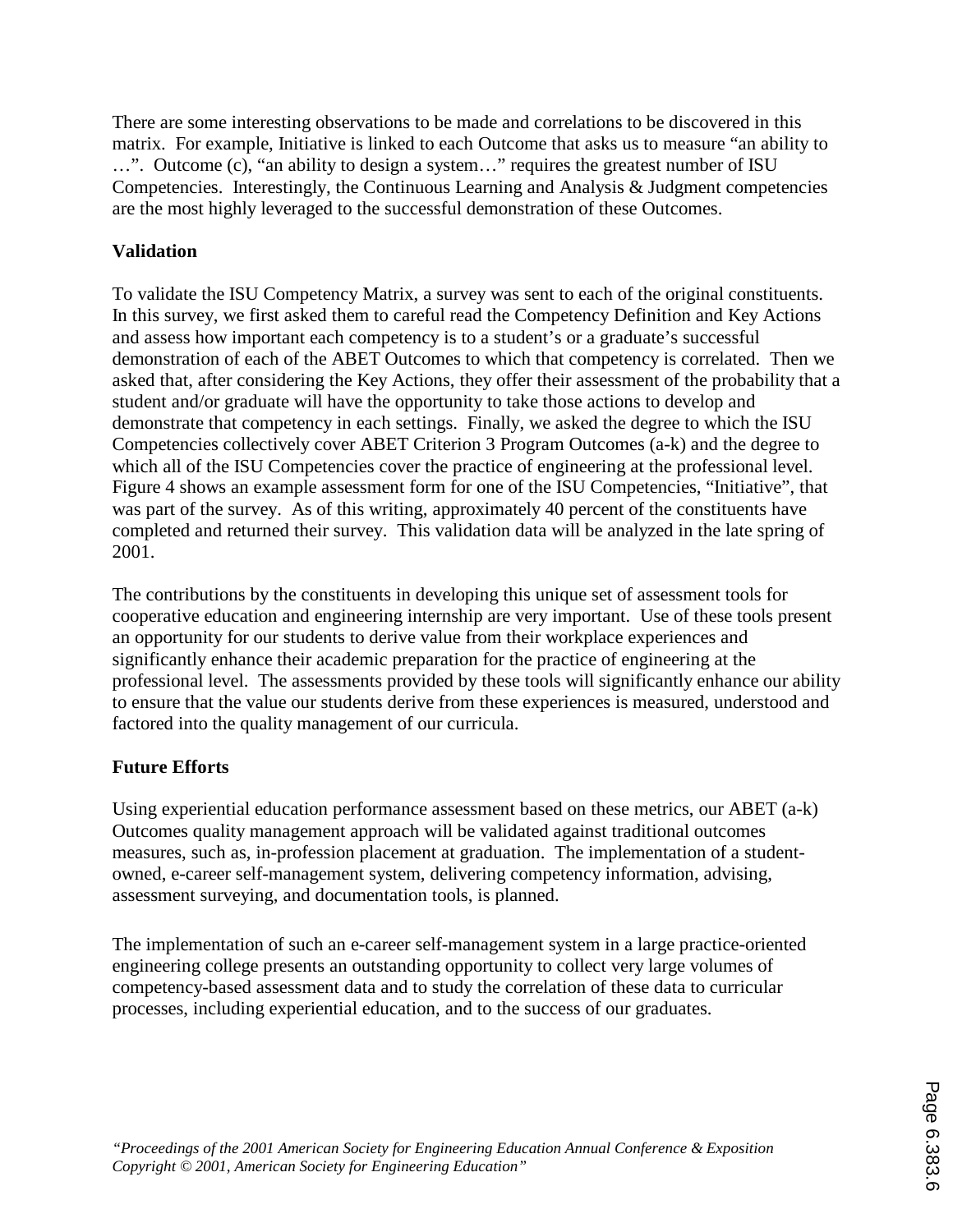|  | <b>ABET Outcomes</b> |  |  | 5 – Essential                                                                            |
|--|----------------------|--|--|------------------------------------------------------------------------------------------|
|  |                      |  |  | $\begin{array}{ l} 4 - \text{Very Important} \\ \hline 3 - \text{Important} \end{array}$ |
|  |                      |  |  | 2 - Useful, but not essential<br>1 - Unnecessary                                         |

Refer to the ABET Outcomes vs. ISU Competency Matrix.

## INITIATIVE

*Taking prompt action to accomplish objectives; taking action to achieve goals beyond what is required; being proactive.* 

### *Key Actions:*

**Responds quickly**—Takes immediate action when confronted with a problem or when made aware of a situation.

**Takes independent action**—Implements new ideas or potential solutions without prompting; does not wait for others to take action or to request action.

**Goes above and beyond**—Takes action that goes beyond job requirements in order to achieve objectives.

#### *REPRESENTATIVE CAREER ACTIVITIES:*

- Checking validity of processes or tools without being asked.
- Immediately finding information for use on a project or product.
- Responding effectively with minimal direction by identifying appropriate information, tools, or people.
- Creating new and effective solutions to problems.
- Responding quickly to feedback.
- Initiating discussions with team members when faced with a problem.
- Developing solutions to engineering problems in a timely manner.
- Independently conducting follow-up reviews of products and/or customer satisfaction.

What is the probability that a student/graduate will have the opportunity to develop and demonstrate this competency in the following settings? Please give a probability rating between 0 - 100%.

| <b>INITIATIVE</b>                                               |        |  |  |  |  |  |
|-----------------------------------------------------------------|--------|--|--|--|--|--|
| <b>Setting</b>                                                  | Rating |  |  |  |  |  |
| Engineering Coop/Intern workplace                               |        |  |  |  |  |  |
| Full-time engineering employment workplace                      |        |  |  |  |  |  |
| Classroom - Traditional setting                                 |        |  |  |  |  |  |
| Classroom - Laboratory setting                                  |        |  |  |  |  |  |
| Classroom - Capstone design setting                             |        |  |  |  |  |  |
| Extracurricular Activities - Engineering profession related.    |        |  |  |  |  |  |
| Extracurricular Activities - Non-engineering profession related |        |  |  |  |  |  |

**Figure 4**. Assessment form for the ISU "Initiative" competency